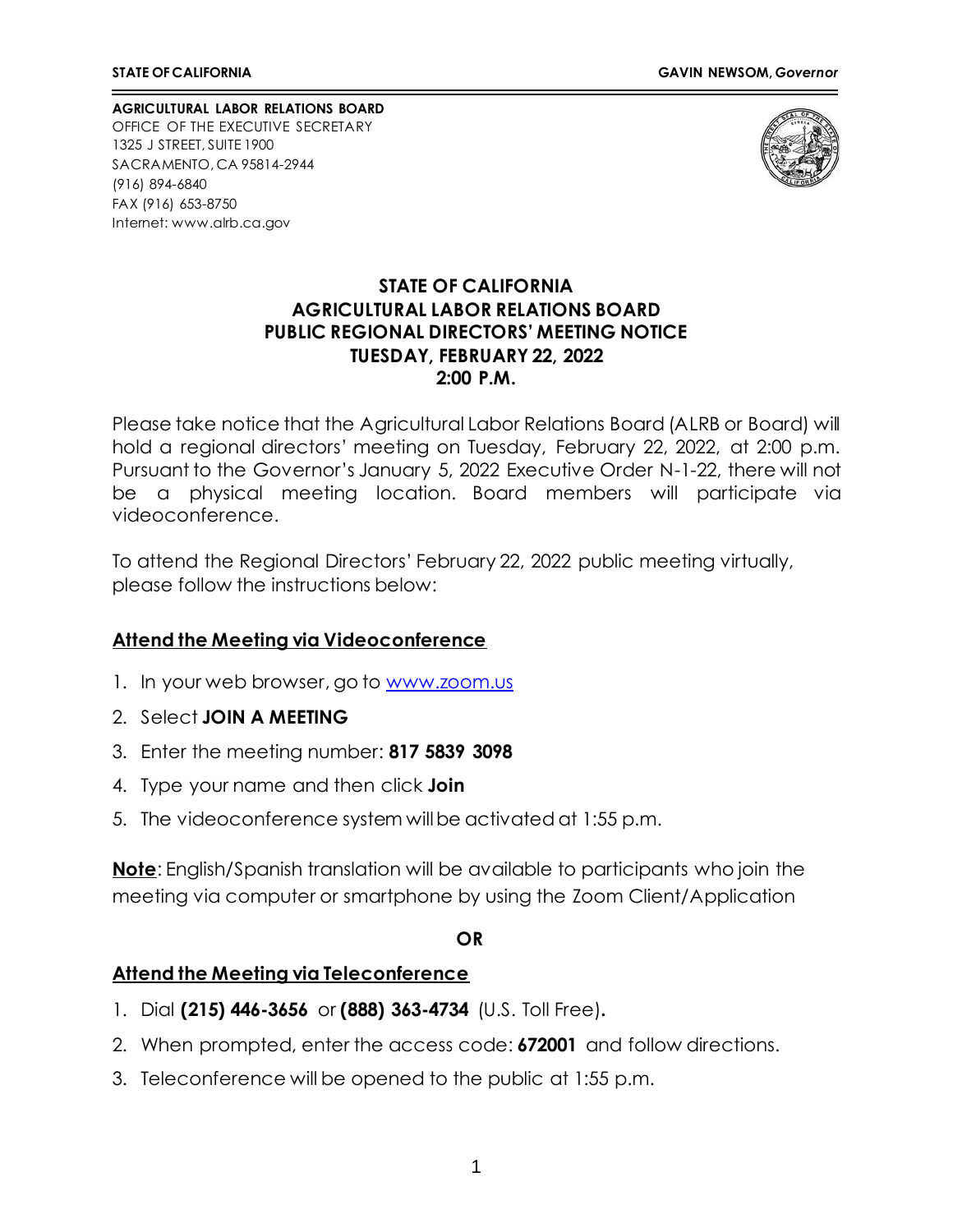4. Translation is not available using teleconferencing.

# **PUBLIC COMMENT**

The ALRB affords an opportunity to members of the public to address the Board or Regional Directors on items of interest that are either on the meeting agenda, or within the jurisdiction of the Board or Regional Directors but are not on the noticed agenda, during the public meeting. The ALRB is not permitted to take action on items that are not on the noticed agenda, but may refer items to staff for future consideration. The ALRB reserves the right to limit the time for speakers.

# **Public Comment Queue:**

**In advance of the meeting:** members of the public who wish to comment on agenda items may submit a request to be added to the public comment queue by emailing Devaka Gunawardena at [Devaka.Gunawardena@alrb.ca.gov.](mailto:Devaka.Gunawardena@alrb.ca.gov) You may include your name, affiliation, and comment topic within the email.

**During the meeting:** to be added to the public comment queue, you may email your name, affiliation, and comment topic to [Santiago.Avila-Gomez@alrb.ca.gov,](mailto:Santiago.Avila-Gomez@alrb.ca.gov) or announce your desire to comment via the Zoom **Chat** or **Raise Hand** functions. If joining by telephone, an announcement will be made requesting callers to express their desire to comment.

### AGENDA

- 1. Call to Order Victoria Hassid, Chair
- 
- 3. Regional Office Activity Updates **Regional Directors** Regional Directors
	- a. Compliance Reports
	- b. Election Activity Reports
	- c. Outreach Reports

2. Public Comment Members of the Public Automatic Members of the Public Automatic Members of the Public Automatic Members of the Public Automatic Members of the Public Automatic Members of the Public Automatic Members of t

Detailed agendas are prepared prior to noticed meetings and posted on the ALRB's website (<https://www.alrb.ca.gov/meetings/notices-minutes/>). To request copies of these agendas, or for further information about these meetings, please contact:

**Santiago Avila-Gomez, Executive Secretary Agricultural Labor Relations Board 1325 J Street, Suite 1900 Sacramento, CA 95814**